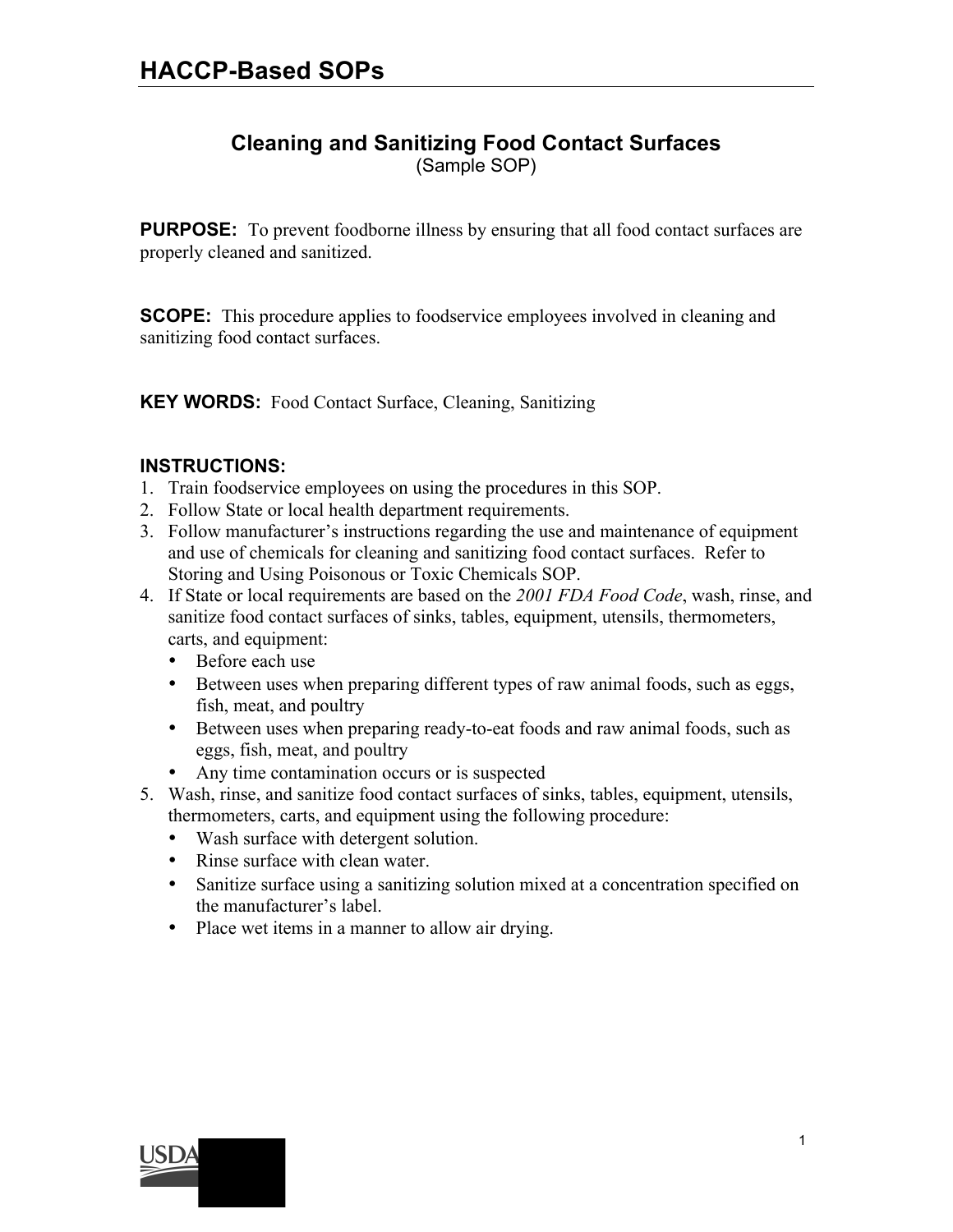## **Cleaning and Sanitizing Food Contact Surfaces, continued**

(Sample SOP)

#### **INSTRUCTIONS, continued:**

6. If a 3-compartment sink is used, setup and use the sink in the following manner:

- In the first compartment, wash with a clean detergent solution at or above 110  $\mathrm{^{\circ}F}$ or at the temperature specified by the detergent manufacturer.
- In the second compartment, rinse with clean water.
- In the third compartment, sanitize with a sanitizing solution mixed at a concentration specified on the manufacturer's label or by immersing in hot water at or above  $171^{\circ}$ F for 30 seconds. Test the chemical sanitizer concentration by using an appropriate test kit.
- 7. If a dishmachine is used:
	- Check with the dishmachine manufacturer to verify that the information on the data plate is correct.
	- Refer to the information on the data plate for determining wash, rinse, and sanitization (final) rinse temperatures; sanitizing solution concentrations; and water pressures, if applicable.
	- Follow manufacturer's instructions for use.
	- Ensure that food contact surfaces reach a surface temperature of  $160^{\circ}$ F or above if using hot water to sanitize.

#### **MONITORING:**

Foodservice employees will:

- 1. During all hours of operation, visually and physically inspect food contact surfaces of equipment and utensils to ensure that the surfaces are clean.
- 2. In a 3-compartment sink, on a daily basis:
	- Visually monitor that the water in each compartment is clean.
	- Take the water temperature in the first compartment of the sink by using a calibrated thermometer.
	- If using chemicals to sanitize, test the sanitizer concentration by using the appropriate test kit for the chemical.
	- If using hot water to sanitize, use a calibrated thermometer to measure the water temperature. Refer to Using and Calibrating Thermometers SOPs.

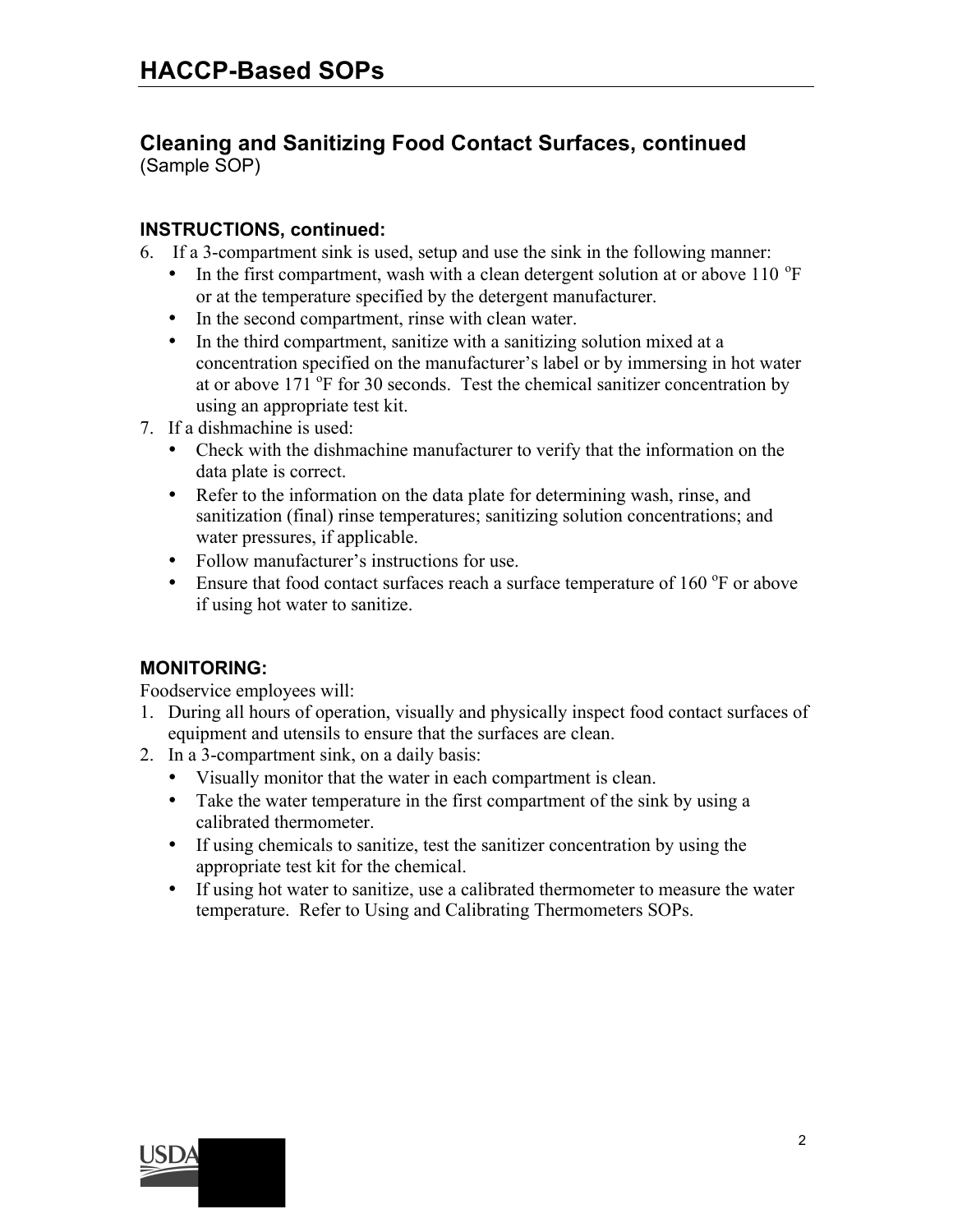# **Cleaning and Sanitizing Food Contact Surfaces, continued**

(Sample SOP)

#### **MONITORING, continued:**

3. In a dishmachine, on a daily basis:

- Visually monitor that the water and the interior parts of the machine are clean and free of debris.
- Continually monitor the temperature and pressure gauges, if applicable, to ensure that the machine is operating according to the data plate.
- For hot water sanitizing dishmachine, ensure that food contact surfaces are reaching the appropriate temperature by placing a piece of heat sensitive tape on a smallware item or a maximum registering thermometer on a rack and running the item or rack through the dishmachine.
- For chemical sanitizing dishmachine, check the sanitizer concentration on a recently washed food-contact surface using an appropriate test kit.

#### **CORRECTIVE ACTION:**

- 1. Retrain any foodservice employee found not following the procedures in this SOP.
- 2. Wash, rinse, and sanitize dirty food contact surfaces. Sanitize food contact surfaces if it is discovered that the surfaces were not properly sanitized. Discard food that comes in contact with food contact surfaces that have not been sanitized properly.
- 3. In a 3-compartment sink:
	- Drain and refill compartments periodically and as needed to keep the water clean.
	- Adjust the water temperature by adding hot water until the desired temperature is reached.
	- Add more sanitizer or water, as appropriate, until the proper concentration is achieved.
- 4. In a dishmachine:
	- Drain and refill the machine periodically and as needed to keep the water clean.
	- Contact the appropriate individual(s) to have the machine repaired if the machine is not reaching the proper wash temperature indicated on the data plate.
	- For a hot water sanitizing dishmachine, retest by running the machine again. If the appropriate surface temperature is still not achieved on the second run, contact the appropriate individual(s) to have the machine repaired. Wash, rinse, and sanitize in the 3-compartment sink until the machine is repaired or use disposable single service/single-use items if a 3-compartment sink is not available.
	- For a chemical sanitizing dishmachine, check the level of sanitizer remaining in bulk container. Fill, if needed. "Prime" the machine according to the manufacturer's instructions to ensure that the sanitizer is being pumped through